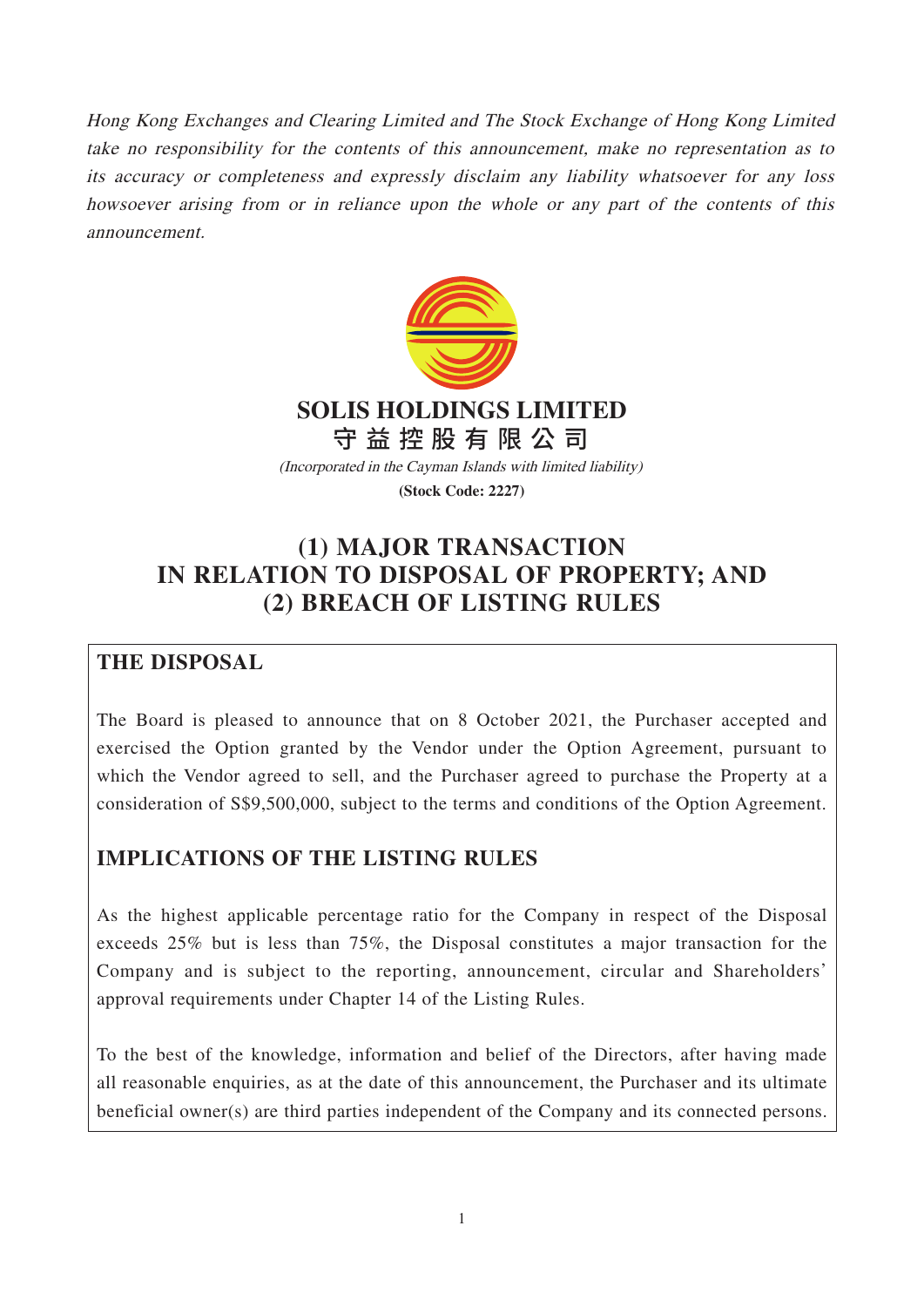To the best knowledge, information and belief of the Directors having made all reasonable enquiries, no Shareholder is required to abstain from voting if the Company were to convene a general meeting for the approval of the Disposal. Accordingly, pursuant to Rule 14.44 of the Listing Rules, written Shareholders' approval may be accepted in lieu of holding a general meeting for approving the Disposal. The Company has obtained the written approval from a closely allied group of Shareholders, comprising HMK and Mr. Tay, which are beneficially interested in an aggregate of 549,792,000 Shares, representing approximately 60.05% of the total number of issued Shares as at the date of this announcement, to approve the Disposal. Accordingly, no general meeting of the Company will be convened for the purpose of approving the Disposal.

A circular of the Company containing, among others, (i) further details of the Disposal, and (ii) other information required to be disclosed under the Listing Rules, will be despatched to the Shareholders on or before 18 November 2021, in accordance with the Listing Rules.

# **REASONS FOR THE BREACH OF THE LISTING RULES**

The Directors noted that due to the inadvertent oversight by certain management of the Group involved in the Disposal and the Disposal is a major transaction of the Company, it has breached the Listing Rules requirements for reporting and announcement and shareholders' approval requirements as set out in Chapter 14 of the Listing Rules.

The Directors reiterated that they have no intention for such non-compliance and the noncompliance was solely due to the reasons as stated above, and would also like to stress that legal and regulatory compliance has long been an important culture of the Group and that it has always treated compliance with the Listing Rules as a top priority. The Group has been maintaining regular communications with, and seeking advice from, its professional advisers since the Listing on different aspects of Listing Rules compliance, but has unfortunately and regrettably not done so on this single occasion on a timely basis.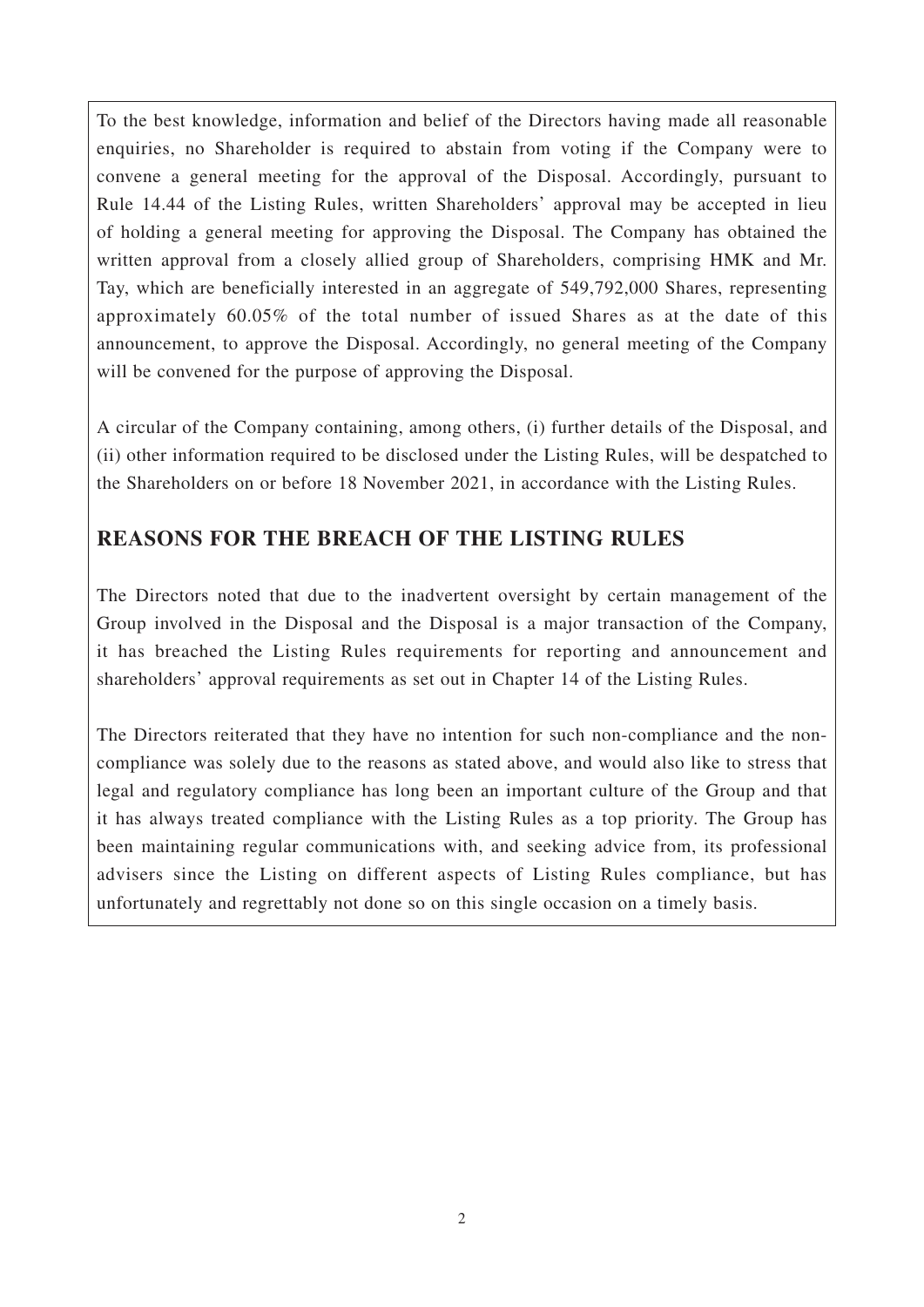### **THE DISPOSAL**

The principal terms of the Option Agreement are set out below:

| Date:           | 8 October 2021 |                                                         |
|-----------------|----------------|---------------------------------------------------------|
| <b>Parties:</b> |                | Sing Moh Electrical Engineering Pte Ltd, as Vendor; and |
|                 |                | Chuang Xin Engineering Pte Ltd, as Purchaser.           |

To the best of the Directors' knowledge, information and belief, having made all reasonable enquiries, the Purchaser and its ultimate beneficial owner(s) is independent of the Company and connected persons of the Company (as defined under the Listing Rules).

Both the Purchaser and Vendor agreed that the Option Agreement shall constitute a binding contract for the sale and purchase of the Property between the parties and no further agreement shall be required to be entered into. The Option Agreement is not subject to fulfilment of any conditions precedent.

#### **Property to be disposed of**

The Property is located at 202 Tagore Lane Singapore 787591. As at the date of this announcement, the Vendor is the legal and beneficial owner of the Property. Prior to Completion, the Property has been used as the Group's office, warehouse and dormitory. The Property will be vacant for Completion.

#### **Consideration**

The Consideration for the Disposal is S\$9,500,000, which was determined after arm's length negotiation between the Vendor and the Purchaser with reference to the market price of comparable properties at similar location and the audited carrying value of the Property as at 31 December 2020 of S\$7,800,000.

The Consideration has been/will be settled in the following manners:

(a) S\$95,000 was paid by the Purchaser to the Vendor at the time of granting the Option to the Purchaser;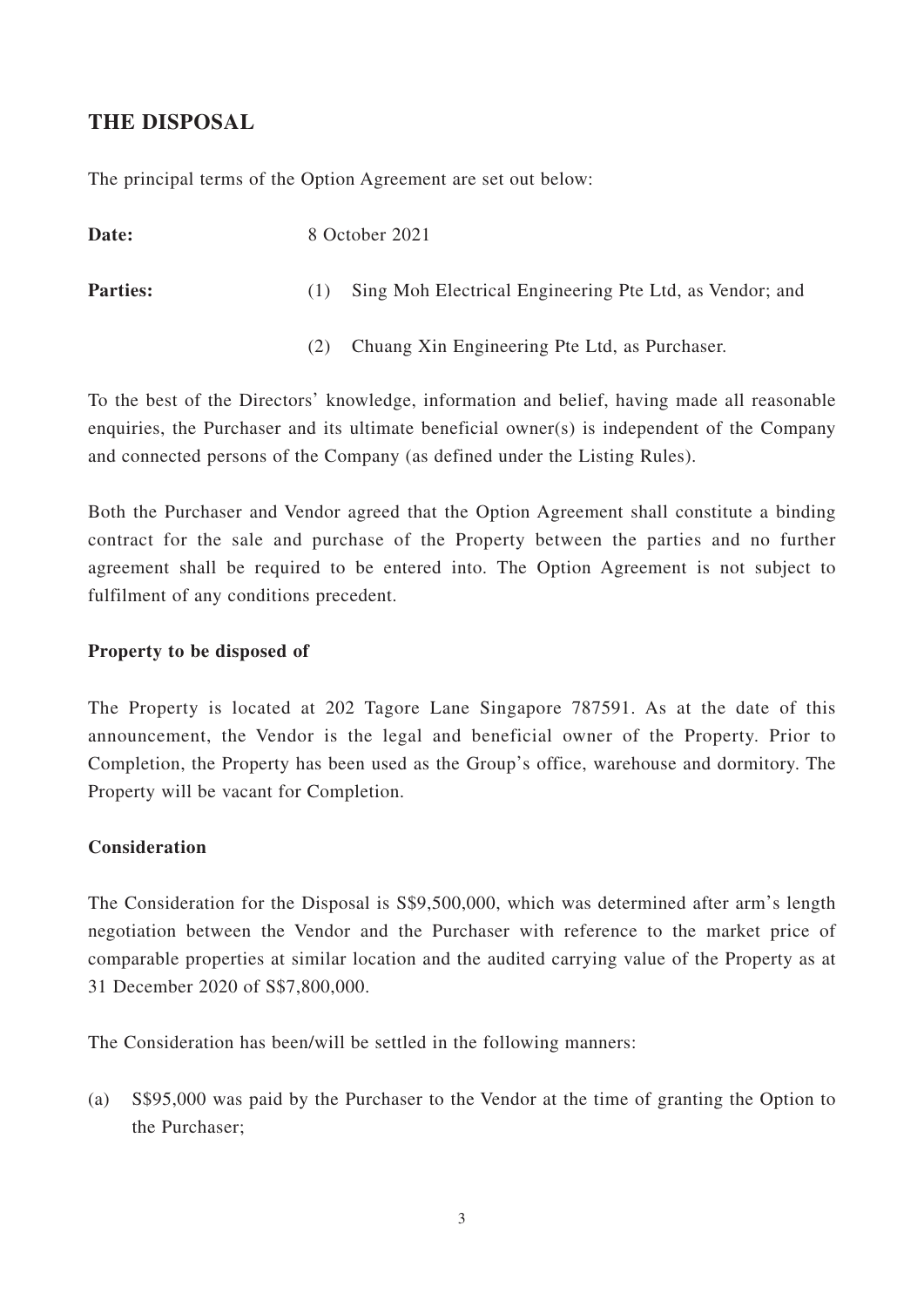- (b) S\$380,000 was paid by the Purchaser to the Vendor as deposit upon the exercise and acceptance of the Option on 8 October 2021; and
- (c) S\$9,025,000, being remaining balance of the Consideration, will be payable by the Purchaser to the Vendor on Completion.

#### **Completion**

Completion shall take place within eight (8) weeks from 8 October 2021, being the date of exercise of the Option by the Purchaser.

#### **INFORMATION OF THE GROUP**

The Company was incorporated in the Cayman Islands with limited liability, the shares of which are listed on the Main Board of the Stock Exchange. The Group is principally engaged in designing, building and installations of mechanical and electrical systems.

#### **INFORMATION OF THE PURCHASER**

The Purchaser is a company incorporated in Singapore with limited liability which is principally engaged in engineering design and consultancy activities. To the best of the Directors' knowledge, information and belief, having made all reasonable enquiries, the Purchaser and its ultimate beneficial owner(s) is independent of the Company and connected persons of the Company (as defined under the Listing Rules).

#### **REASONS FOR AND BENEFITS OF THE DISPOSAL**

The Directors have assessed the property market in Singapore and have had strategic reviews of the Group's assets from time to time to maximum the returns to the Shareholders. Taking into consideration the current financial position and business operation of the Group and the overall economy in Singapore, the Board is of the opinion that the current market presents a good opportunity for the Company and the Disposal represents a favourable opportunity to realise the value of the Property at a reasonable price. In addition, the proceeds from the Disposal will enhance the financial position of the Group and increase the general working capital of the Group.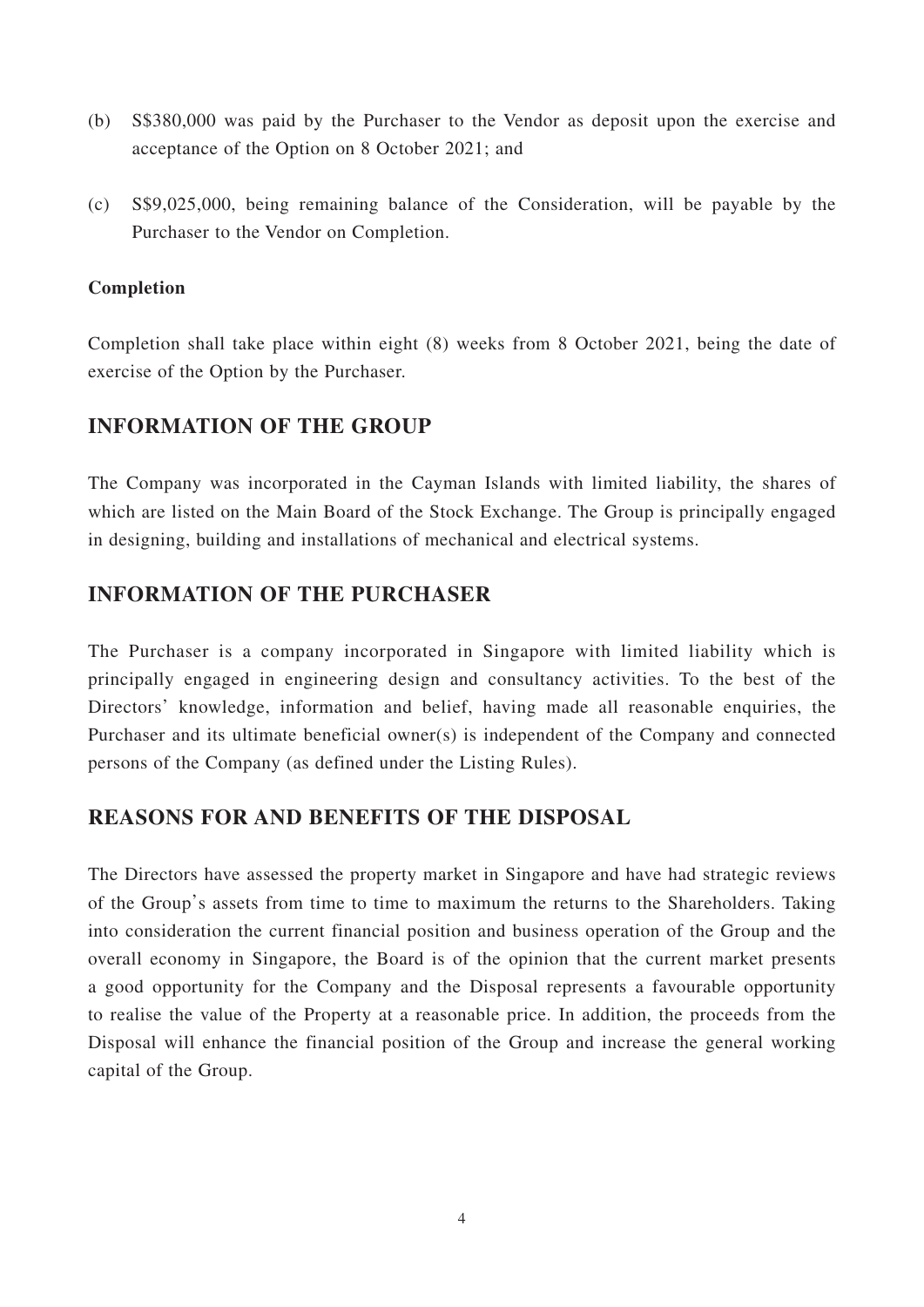The Directors (including the independent non-executive Directors) consider that the terms of the Option Agreement and the Disposal are on normal commercial terms, and believe that the Consideration is fair and reasonable and in the interests of the Company and the Shareholders as a whole.

# **FINANCIAL EFFECTS OF THE DISPOSAL AND INTENDED USE OF PROCEEDS**

The audited carrying value of the Property as at 31 December 2020 was approximately S\$7,800,000. The Group is expected to record a gain on Disposal of approximately S\$1,700,000, which is calculated based on the Consideration received by the Group for the Disposal less the carrying value of the Property as at 31 December 2020.

As a result of the Disposal, the consolidated net assets of the Group will be increased by approximately S\$1,700,000. Save for the aforementioned, the Disposal (except for related expenses) does not have any financial effect on the other asset and/or liability items of the group nor any material impact on the future earnings of the Group.

It is estimated that the net proceeds from the Disposal would be S\$1,700,000. The Company intends to use the net proceeds from the Disposal as general working capital of the Group.

# **IMPLICATIONS OF THE LISTING RULES**

As the highest applicable percentage ratio for the Company in respect of the Disposal exceeds 25% but is less than 75%, the Disposal constitutes a major transaction for the Company and is subject to the reporting, announcement, circular and Shareholders' approval requirements under Chapter 14 of the Listing Rules.

To the best of the knowledge, information and belief of the Directors, after having made all reasonable enquiries, as at the date of this announcement, the Purchaser and its ultimate beneficial owner(s) are third parties independent of the Company and its connected persons.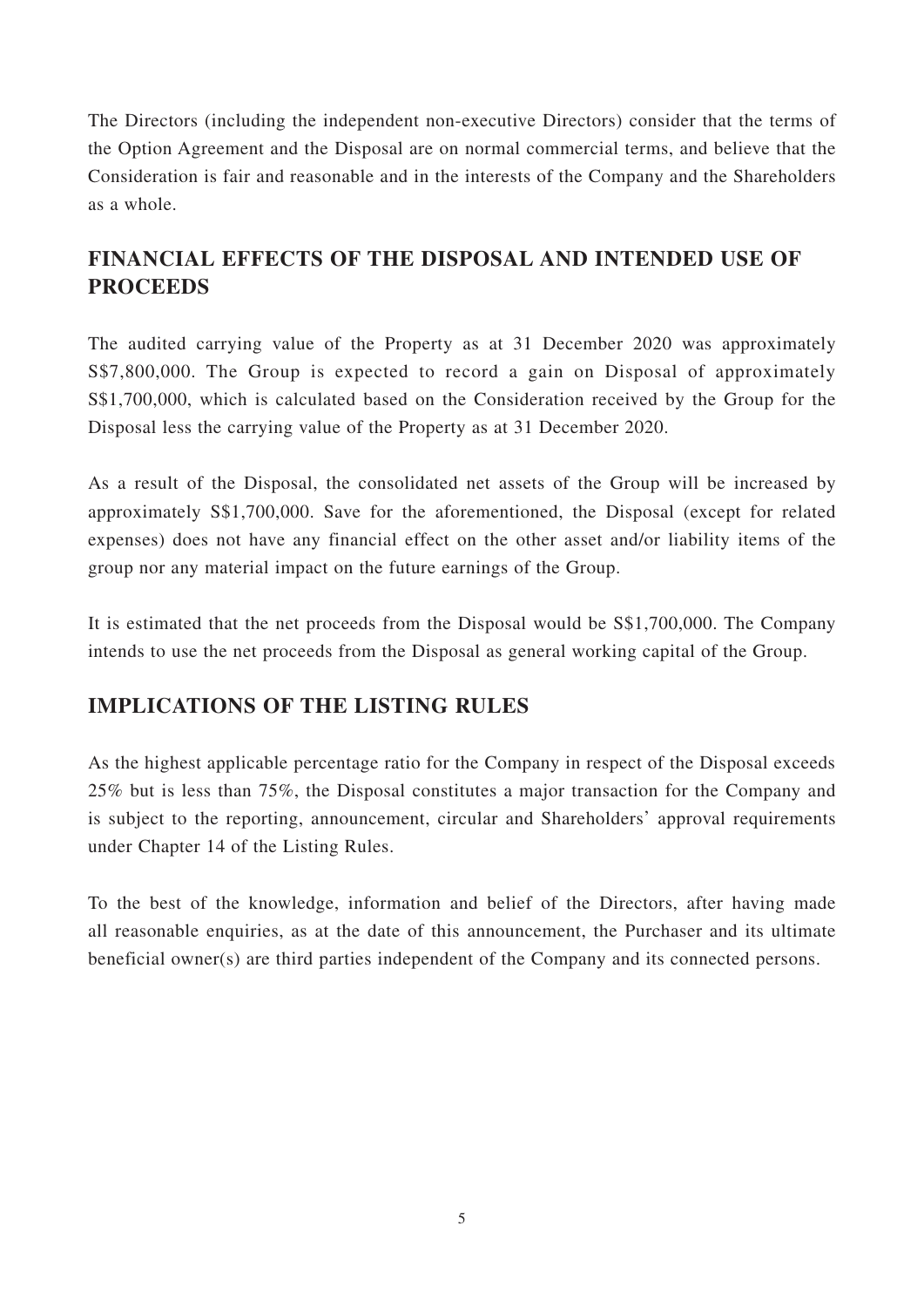To the best knowledge, information and belief of the Directors having made all reasonable enquiries, no Shareholder is required to abstain from voting if the Company were to convene a general meeting for the approval of the Disposal. Accordingly, pursuant to Rule 14.44 of the Listing Rules, written Shareholders' approval may be accepted in lieu of holding a general meeting for approving the Disposal. The Company has obtained the written approval from a closely allied group of Shareholders, comprising HMK and Mr. Tay, which are beneficially interested in an aggregate of 549,792,000 Shares, representing approximately 60.05% of the total number of issued Shares as at the date of this announcement, to approve the Disposal. Accordingly, no general meeting of the Company will be convened for the purpose of approving the Disposal.

A circular of the Company containing, among others, (i) further details of the Disposal, and (ii) other information required to be disclosed under the Listing Rules, will be despatched to the Shareholders on or before 18 November 2021, in accordance with the Listing Rules.

### **REASONS FOR THE BREACH OF THE LISTING RULES**

The Directors noted that due to the inadvertent oversight by certain management of the Group involved in the Disposal and the Disposal is a major transaction of the Company, it has breached the Listing Rules requirements for reporting and announcement and shareholders' approval requirements as set out in Chapter 14 of the Listing Rules.

The Directors reiterated that they have no intention for such non-compliance and the noncompliance was solely due to the reasons as stated above, and would also like to stress that legal and regulatory compliance has long been an important culture of the Group and that it has always treated compliance with the Listing Rules as a top priority. The Group has been maintaining regular communications with, and seeking advice from, its professional advisers since the Listing on different aspects of Listing Rules compliance, but has unfortunately and regrettably not done so on this single occasion on a timely basis.

### **REMEDIAL MEASURES**

The Company deeply regrets its non-compliance with Chapter 14 of the Listing Rules and would like to stress that such non-compliance was a single incident and purely inadvertent and the Company had no intention to withhold any information relating to the Disposal from disclosure.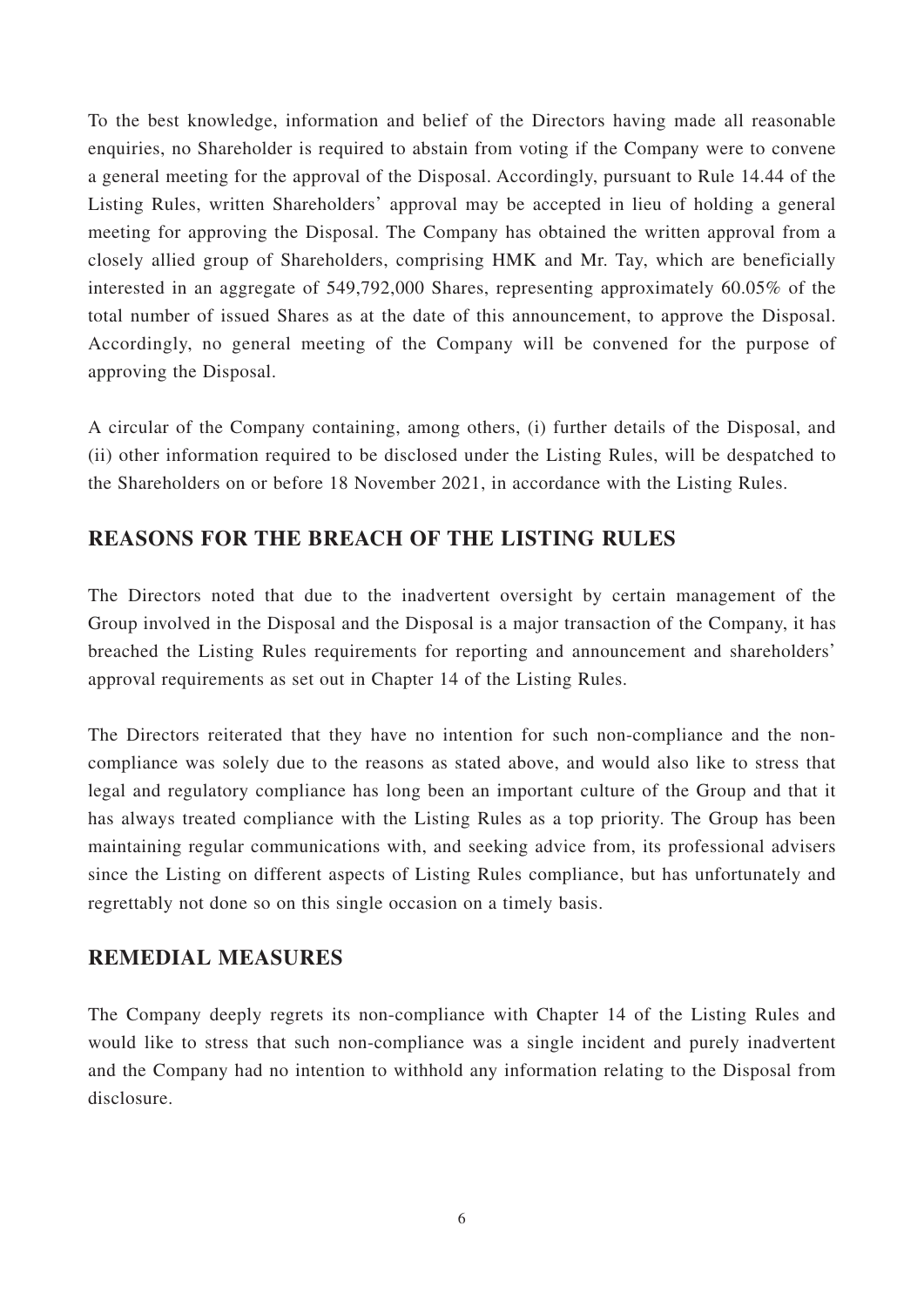The Directors (including the independent non-executive Directors) considered that the Disposal was made on normal commercial terms, and terms of the Disposal were fair and reasonable and in the interests of the Shareholders of the Company as a whole. To adhere prudent corporate governance practice, the Directors have confirmed, approved and ratified the Disposal and the publication of this announcement.

In order to prevent the reoccurrence of the current instance of non-compliance, the Company intends to adopt the following measures:

- (i) The Company will enhance the training provided to the Directors and the senior management to reinforce their understanding of and to emphasize the importance of compliance with the Listing Rules.
- (ii) The Company will strengthen the implementation of its internal control system on transactions including but not limited to strengthening the coordination and reporting arrangements for notifiable transactions among the various departments of the Company. Before entering into each agreement, the chief financial officer together with a dedicated staff member will review the relevant agreement to ensure compliance with the Listing Rules.
- (iii) The Company will maintain closer cooperation with its professional advisers in relation to regulatory compliance.
- (iv) In the event that the Company will conduct similar transactions, it will seek advice from its external legal advisers on whether this will trigger any disclosure or compliance requirements under the Listing Rules. If necessary, the Company will consult the Stock Exchange about the proper treatment of the proposed transaction.

The Company has adopted the above measures and the Company takes this opportunity to emphasize that the Group shall continue to enhance its internal control management on purchasing or disposing any assets regardless of its nature (whether properties or shareholding in any companies). Going forward, the Group will make appropriate disclosure in a timely manner to ensure compliance with the Listing Rules. The Company's internal controls are effective after the implementation of the proposed remedial measures.

**Shareholders of the Company and potential investors are urged to exercise caution when dealing in the Shares.**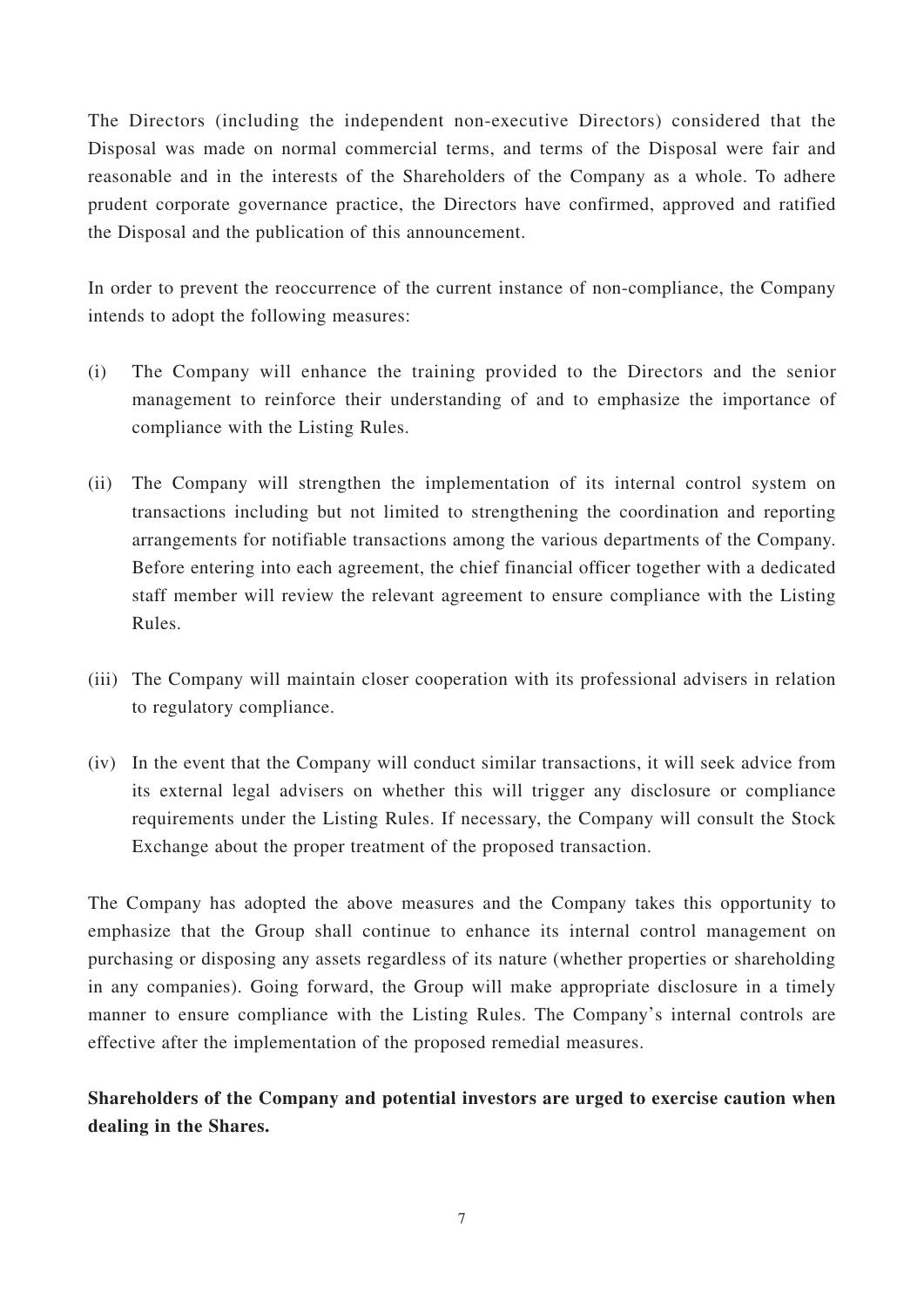# **DEFINITIONS**

| "Board"         | the board of Directors                                                                                                                                                                                                                                                                                        |
|-----------------|---------------------------------------------------------------------------------------------------------------------------------------------------------------------------------------------------------------------------------------------------------------------------------------------------------------|
| "Company"       | Solis Holdings Limited, a company incorporated in the<br>Cayman Islands with limited liability, the shares of which<br>are listed on the Main Board of the Stock Exchange                                                                                                                                     |
| "Completion"    | Completion of the Disposal in accordance with the terms and<br>conditions of the Option Agreement                                                                                                                                                                                                             |
| "Consideration" | the consideration in the amount of \$\$9,500,000 for the<br>Disposal pursuant to the Option Agreement                                                                                                                                                                                                         |
| "Directors"     | the director(s) of the Company from time to time                                                                                                                                                                                                                                                              |
| "Disposal"      | the sale and purchase of the Property pursuant to the Option<br>Agreement                                                                                                                                                                                                                                     |
| "Group"         | the Company and its subsidiaries                                                                                                                                                                                                                                                                              |
| "HMK"           | HMK Investment Holdings Limited, a company incorporated<br>in the British Virgin Islands with limited liability and the<br>Company's ultimate holding company, which is jointly<br>owned by the controlling shareholdings of the Group, being<br>Mr. Tay, Mr. Tay Yong Meng and Mr. Kenneth Teo Swee<br>Cheng |
| "Listing Rules" | the Rules Governing the Listing of Securities on the Stock<br>Exchange, as amended from time to time                                                                                                                                                                                                          |
| "Mr. Tay"       | Mr. Tay Yong Hua, the executive chairman, executive<br>Director and the controlling shareholder of the Company                                                                                                                                                                                                |
| "Option"        | the option to purchase the Property pursuant to the terms and<br>conditions of the Option Agreement                                                                                                                                                                                                           |